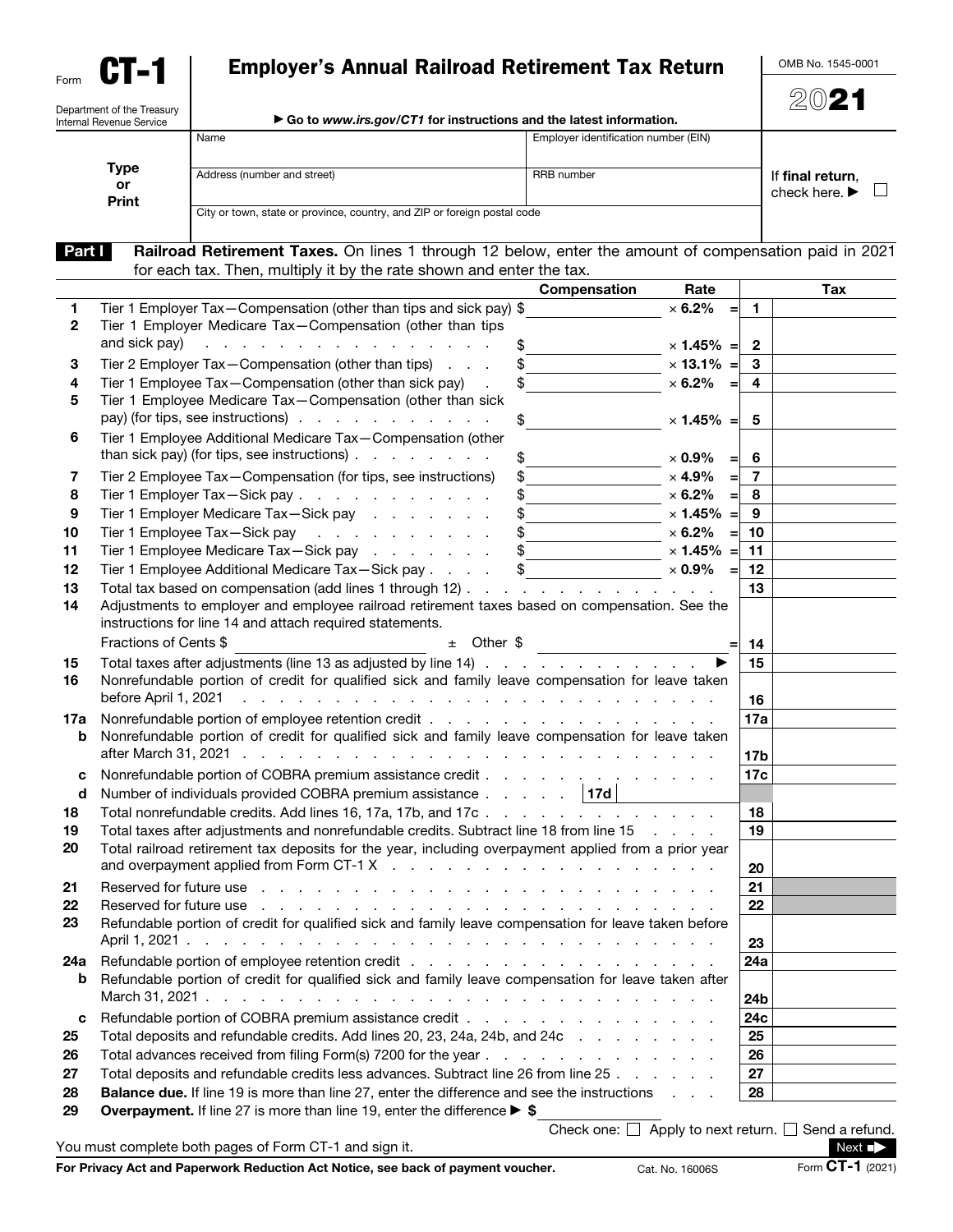|        | Form CT-1 (2021)                                                                                                                                                                                                                                |    | Page 2 |
|--------|-------------------------------------------------------------------------------------------------------------------------------------------------------------------------------------------------------------------------------------------------|----|--------|
| Part I | Railroad Retirement Taxes (continued)                                                                                                                                                                                                           |    |        |
| 30     | Qualified sick leave compensation for leave taken before April 1, 2021                                                                                                                                                                          | 30 |        |
| 31     | Qualified health plan expenses allocable to compensation reported on line 30                                                                                                                                                                    | 31 |        |
| 32     | Qualified family leave compensation for leave taken before April 1, 2021                                                                                                                                                                        | 32 |        |
| 33     | Qualified health plan expenses allocable to compensation reported on line 32                                                                                                                                                                    | 33 |        |
| 34     |                                                                                                                                                                                                                                                 | 34 |        |
| 35     | Qualified health plan expenses for the employee retention credit                                                                                                                                                                                | 35 |        |
| 36     | Qualified sick leave compensation for leave taken after March 31, 2021                                                                                                                                                                          | 36 |        |
| 37     | Qualified health plan expenses allocable to qualified sick leave compensation reported on line 36.                                                                                                                                              | 37 |        |
| 38     | Amounts under certain collectively bargained agreements allocable to qualified sick leave                                                                                                                                                       |    |        |
|        |                                                                                                                                                                                                                                                 | 38 |        |
| 39     | Qualified family leave compensation for leave taken after March 31, 2021.                                                                                                                                                                       | 39 |        |
| 40     | Qualified health plan expenses allocable to qualified family leave compensation reported on line 39                                                                                                                                             | 40 |        |
| 41     | Amounts under certain collectively bargained agreements allocable to qualified family leave                                                                                                                                                     |    |        |
|        |                                                                                                                                                                                                                                                 | 41 |        |
| 42     | If you're eligible for the employee retention credit in the third quarter solely because your business is                                                                                                                                       |    |        |
|        | a recovery startup business, enter the total of any amounts included on lines 17a and 24a for the                                                                                                                                               |    |        |
|        |                                                                                                                                                                                                                                                 | 42 |        |
| 43     | If you're eligible for the employee retention credit in the fourth quarter solely because your business                                                                                                                                         |    |        |
|        | is a recovery startup business, enter the total of any amounts included on lines 17a and 24a for the                                                                                                                                            |    |        |
|        | fourth quarter<br>and a construction of the construction of the construction of the construction of the construction of the construction of the construction of the construction of the construction of the construction of the construction of | 43 |        |
|        | • All filers: If line 19 is less than \$2,500, don't complete Part II or Form 945-A.                                                                                                                                                            |    |        |
|        |                                                                                                                                                                                                                                                 |    |        |

• Semiweekly schedule depositors: Complete Form 945-A and see the *Part II* instructions below.

• Monthly schedule depositors: Complete *Part II* below.

Part II Record of Railroad Retirement Tax Liability

Complete the *Monthly Summary of Railroad Retirement Tax Liability*  below only if you were a **monthly** schedule depositor for the entire year. Enter your Tier 1 and Tier 2 tax liability on the lines provided for each month.

If you were a semiweekly schedule depositor during any part of the year or you accumulated \$100,000 or more on any day during a deposit period, you must complete Form 945-A, Annual Record of Federal Tax Liability. Don't complete the monthly summary below.

On Form 945-A for each payday, enter the sum of your employee and employer Tier 1 and Tier 2 taxes on the appropriate line.

Your total tax liability for the year (line V below or line M on Form 945-A) must equal your total taxes for the year (Form CT-1, line 19).

Note: See the separate instructions for the deposit rules for railroad retirement taxes.

|                                                                                                                                                                                                                                                                                                                                          |  |                                                                                                                                            | <b>Monthly Summary of Railroad Retirement Tax Liability</b> |                      |                                                                                                |  |                      |                                |                                       |
|------------------------------------------------------------------------------------------------------------------------------------------------------------------------------------------------------------------------------------------------------------------------------------------------------------------------------------------|--|--------------------------------------------------------------------------------------------------------------------------------------------|-------------------------------------------------------------|----------------------|------------------------------------------------------------------------------------------------|--|----------------------|--------------------------------|---------------------------------------|
|                                                                                                                                                                                                                                                                                                                                          |  |                                                                                                                                            |                                                             |                      | Complete if Part I, line 19, is \$2,500 or more and you were a monthly schedule depositor.     |  |                      |                                |                                       |
| Date compensation paid:                                                                                                                                                                                                                                                                                                                  |  |                                                                                                                                            | <b>First Quarter</b>                                        |                      | <b>Second Quarter</b>                                                                          |  | <b>Third Quarter</b> |                                | <b>Fourth Quarter</b>                 |
|                                                                                                                                                                                                                                                                                                                                          |  | First month of quarter:                                                                                                                    | January                                                     |                      | April                                                                                          |  | July                 | <b>October</b>                 |                                       |
|                                                                                                                                                                                                                                                                                                                                          |  | Tier 1 and Tier 2 taxes<br>I First month liability<br>▶                                                                                    |                                                             |                      |                                                                                                |  |                      |                                |                                       |
|                                                                                                                                                                                                                                                                                                                                          |  | Second month of quarter:                                                                                                                   | February                                                    | May                  |                                                                                                |  | <b>August</b>        | <b>November</b>                |                                       |
|                                                                                                                                                                                                                                                                                                                                          |  | Tier 1 and Tier 2 taxes                                                                                                                    |                                                             |                      |                                                                                                |  |                      |                                |                                       |
|                                                                                                                                                                                                                                                                                                                                          |  | II Second month liability $\blacktriangleright$                                                                                            |                                                             |                      |                                                                                                |  |                      |                                |                                       |
|                                                                                                                                                                                                                                                                                                                                          |  | Third month of quarter:                                                                                                                    | <b>March</b>                                                |                      | June                                                                                           |  | <b>September</b>     |                                | <b>December</b>                       |
|                                                                                                                                                                                                                                                                                                                                          |  | Tier 1 and Tier 2 taxes                                                                                                                    |                                                             |                      |                                                                                                |  |                      |                                |                                       |
| Ш                                                                                                                                                                                                                                                                                                                                        |  | Third month liability<br>▶                                                                                                                 |                                                             |                      |                                                                                                |  |                      |                                |                                       |
| <b>IV</b> Total for quarter, add                                                                                                                                                                                                                                                                                                         |  |                                                                                                                                            |                                                             |                      |                                                                                                |  |                      |                                |                                       |
|                                                                                                                                                                                                                                                                                                                                          |  | lines I, II, and III.                                                                                                                      |                                                             |                      |                                                                                                |  |                      |                                |                                       |
|                                                                                                                                                                                                                                                                                                                                          |  |                                                                                                                                            |                                                             |                      | <b>V</b> Total railroad retirement tax liability for the year. This must equal Part I, line 19 |  |                      | ▶                              |                                       |
| Third-                                                                                                                                                                                                                                                                                                                                   |  | No.<br>Yes. Complete the following.<br>Do you want to allow another person to discuss this return with the IRS? See separate instructions. |                                                             |                      |                                                                                                |  |                      |                                |                                       |
| Party<br>Designee's<br><b>Designee</b><br>$name \triangleright$                                                                                                                                                                                                                                                                          |  |                                                                                                                                            |                                                             |                      | Phone<br>no.                                                                                   |  | number (PIN)         | <b>Personal identification</b> |                                       |
| Under penalties of perjury, I declare that I have examined this return, including accompanying schedules and statements, and to the best of my knowledge<br>and belief, it is true, correct, and complete. Declaration of preparer (other than taxpayer) is based on all information of which preparer has any knowledge.<br><b>Sign</b> |  |                                                                                                                                            |                                                             |                      |                                                                                                |  |                      |                                |                                       |
| <b>Here</b>                                                                                                                                                                                                                                                                                                                              |  | Signature ▶                                                                                                                                |                                                             |                      | <b>Print Your</b><br>Name and Title ▶                                                          |  |                      | Date $\blacktriangleright$     |                                       |
| <b>Paid</b><br><b>Preparer</b>                                                                                                                                                                                                                                                                                                           |  | Print/Type preparer's name                                                                                                                 |                                                             | Preparer's signature |                                                                                                |  | Date                 | Check     if<br>self-employed  | PTIN                                  |
| <b>Use Only</b>                                                                                                                                                                                                                                                                                                                          |  | Firm's name<br>▸                                                                                                                           |                                                             |                      |                                                                                                |  |                      | Firm's EIN ▶                   |                                       |
|                                                                                                                                                                                                                                                                                                                                          |  | Firm's address ▶                                                                                                                           |                                                             |                      |                                                                                                |  |                      | Phone no.                      |                                       |
|                                                                                                                                                                                                                                                                                                                                          |  |                                                                                                                                            |                                                             |                      |                                                                                                |  |                      |                                | $F_{\rm OCD}$ CT <sub>-1</sub> (2021) |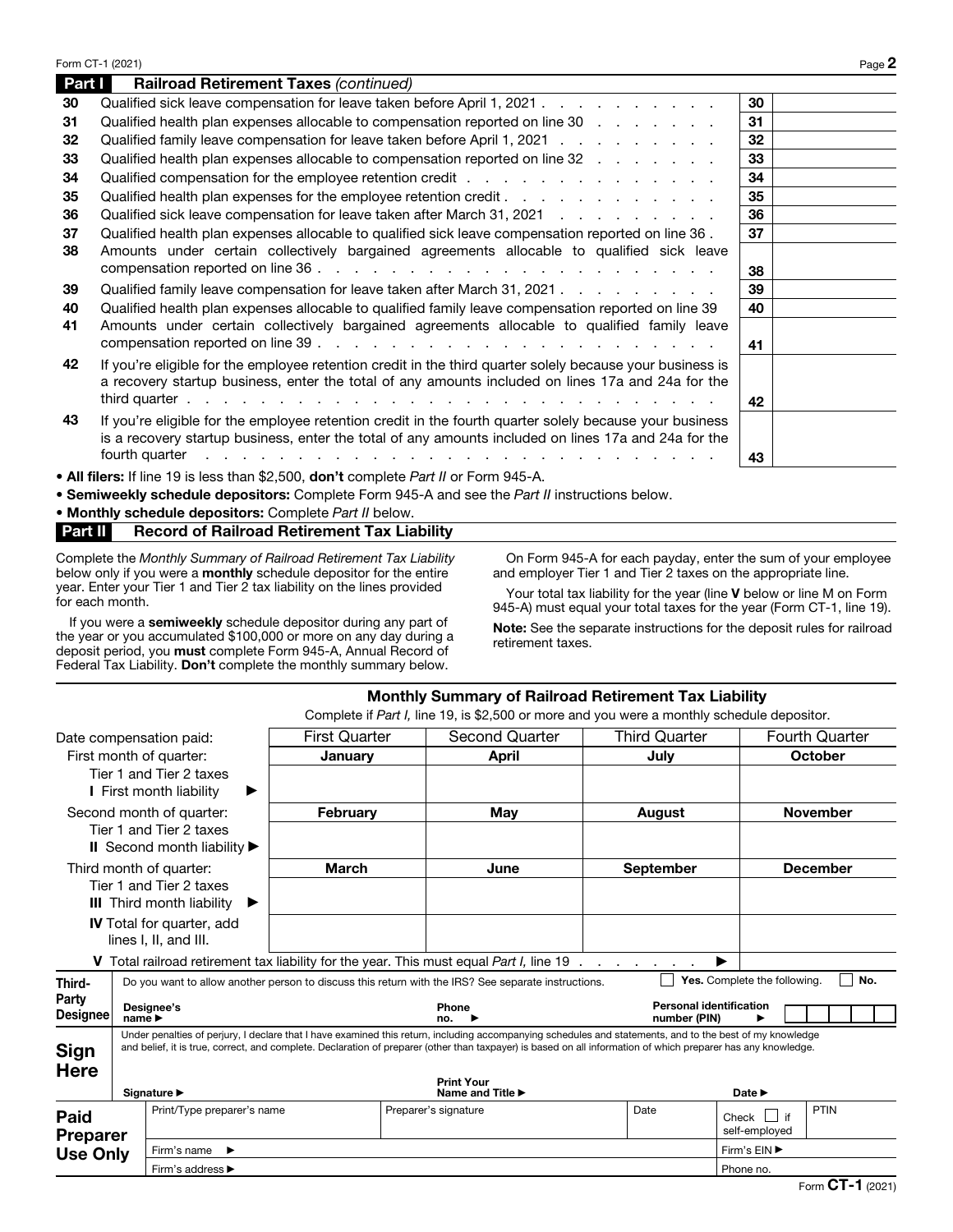# Form CT-1(V), Payment Voucher

#### Purpose of Form

Complete Form CT-1(V) if you're making a payment with Form CT-1. We will use the completed Form CT-1(V) to credit your payment more promptly and accurately, and to improve our service to you.

#### Making Payments With Form CT-1

To avoid a penalty, make a payment with Form CT-1 only if one of the following applies.

• Your total railroad retirement taxes for the year (Form CT-1, line 19) are less than \$2,500 and you're paying in full with a timely filed return.

• You're a monthly schedule depositor making a payment in accordance with the Accuracy of Deposits Rule. See the separate instructions for details. This amount may be \$2,500 or more.

Otherwise, you must make deposits by electronic funds transfer. Don't use Form CT-1(V) to make federal tax deposits. See *Electronic Deposit Requirement* in the separate instructions.



*Use Form CT-1(V) when paying any amount with Form CT-1. However, if you pay an amount with Form CT-1 that should've been deposited, you may be subject to a penalty. See* Penalties

and Interest *in the separate instructions.*

#### Specific Instructions

Box 1—Employer identification number (EIN). If you don't have an EIN, you may apply for one online by visiting *www.irs.gov/EIN.* You may also apply for an EIN by faxing or mailing Form SS-4 to the IRS. If you haven't received your EIN by the due date of Form CT-1, write "Applied For" and the date you applied in this entry space.

Box 2—Amount paid. Enter the amount paid with Form CT-1.

Box 3—Name and address. Enter your business name and address as shown on Form CT-1.

• Enclose your check or money order made payable to "United States Treasury." Be sure to enter your EIN, "Form CT-1," and "2021" on your check or money order. Don't send cash. Don't staple Form CT-1(V) or your payment to Form CT-1 or to each other.

• Detach Form CT-1(V) and send it with your payment and Form CT-1 to the address in the Instructions for Form CT-1.

### ▼ Detach Here and Mail With Your Payment and Form CT-1. ▼

| Form $CT-1(V)$<br>Department of the Treasury<br>Internal Revenue Service | <b>Payment Voucher</b><br>$\triangleright$ Use this voucher when making a payment with Form CT-1. |   |                                                                                                                                |  | OMB No. 1545-0001<br>$20$ 21 |       |
|--------------------------------------------------------------------------|---------------------------------------------------------------------------------------------------|---|--------------------------------------------------------------------------------------------------------------------------------|--|------------------------------|-------|
| Enter your employer identification number (EIN)                          |                                                                                                   |   | Enter the amount of your payment. $\blacktriangleright$<br>Make your check or money order payable to "United States Treasury." |  | <b>Dollars</b>               | Cents |
|                                                                          |                                                                                                   | 3 | Enter your business name.<br>Enter your address.                                                                               |  |                              |       |
|                                                                          |                                                                                                   |   | Enter city or town, state or province, country, and ZIP or foreign postal code.                                                |  |                              |       |